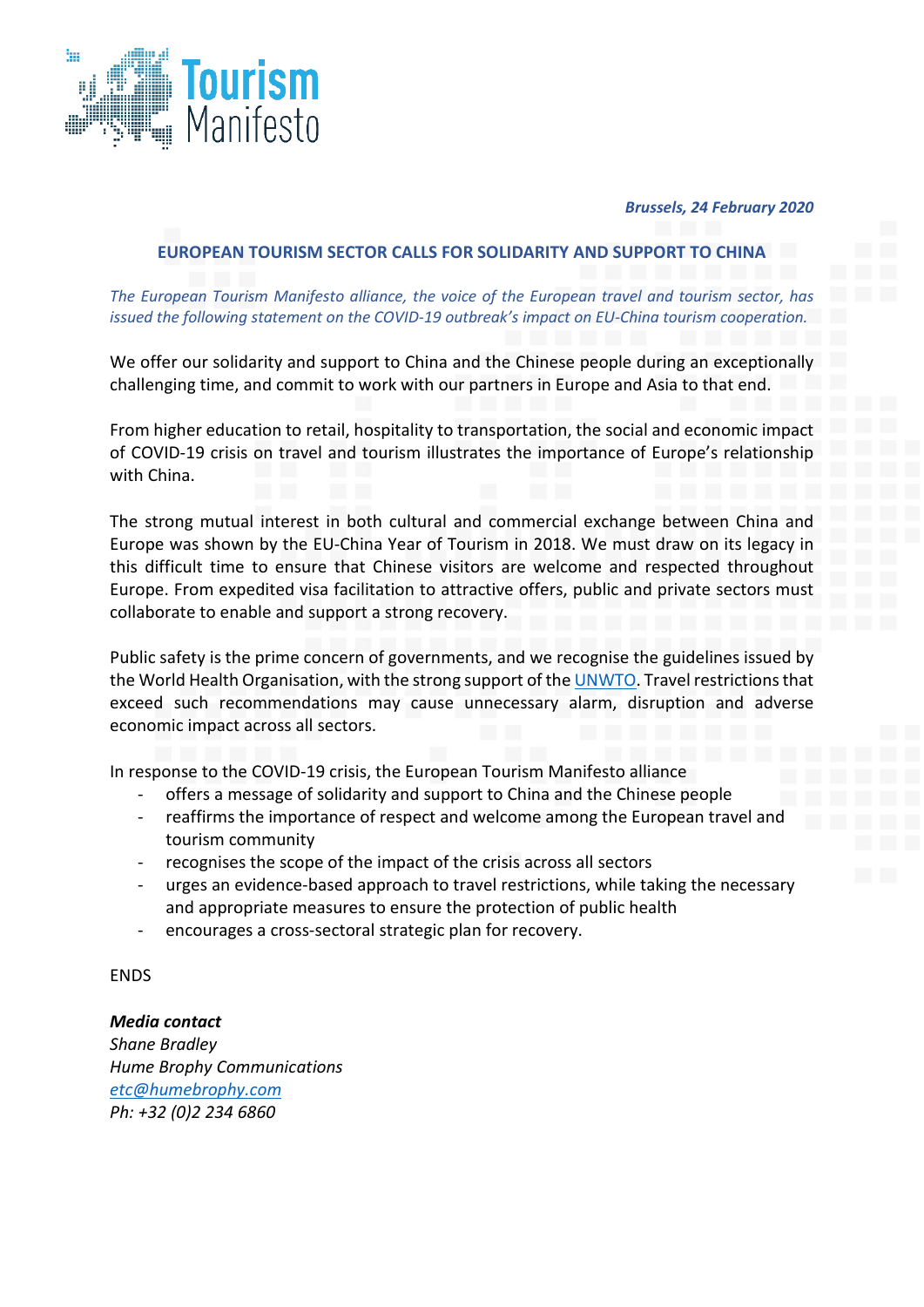## **Note to editors**

The **European Tourism Manifesto alliance** gathers more than 50 European public and private organisations, covering the whole tourism value chain and beyond. The alliance calls on the European Union for action on key policy priorities for the tourism sector.

## **List of European Tourism Manifesto Supporting Organisations**

- **ACI EUROPE** (Airports Council International)
- **A4E** (Airlines for Europe)
- **Amadeus** (Multinational IT Provider for the Global Travel and Tourism Industry)
- **CLIA EUROPE** (Cruise Lines International Association)
- **Confturismo Confcommercio** (Unified Grouping of Italian National Organisations Representing Enterprises and Professions in Tourism)
- **EAAM** (European Association for Aquatic Mammals)
- **EARTH** (European Alliance for Responsible Tourism and Hospitality)
- **ECF** (European Cyclists' Federation)
- **ECTAA** (The European Travel Agents' and Tour Operators' Association)
- **ECTN** (European Cultural Tourism Network)
- **EDEN** (European Destinations of Excellence)
- **EFA** (European Festivals Association)
- **EFCO & HPA** (European Federation of Campingsite Organisations and Holiday Park Associations)
- **EFFAT** (European Federation of Food, Agriculture and Tourism Trade Unions)
- **EGWA** (European Greenways Association)
- **EHTTA** (European Historic Thermal Towns Association)
- **ENAT** (European Network for Accessible Tourism)
- **ERA** (European Ramblers' Association)
- **ERF** (European Union Road Federation)
- **ESPA** (European Spas Association)
- **ETC** (European Travel Commission)
- **ETF** (European Transport Workers' Federation)
- **ETLC** (European Trade Union Liaison Committee on Tourism)
- **ETOA** (European Tourism Association)
- **eu travel tech** (EU association representsing global distribution systems and travel distributors)
- **EUFED** (European Federation of Youth Hostel Associations)
- **Eurail BV** (The Organization Marketing and Managing the Eurail Pass)
- **EuroGites** (European Federation of Rural Tourism)